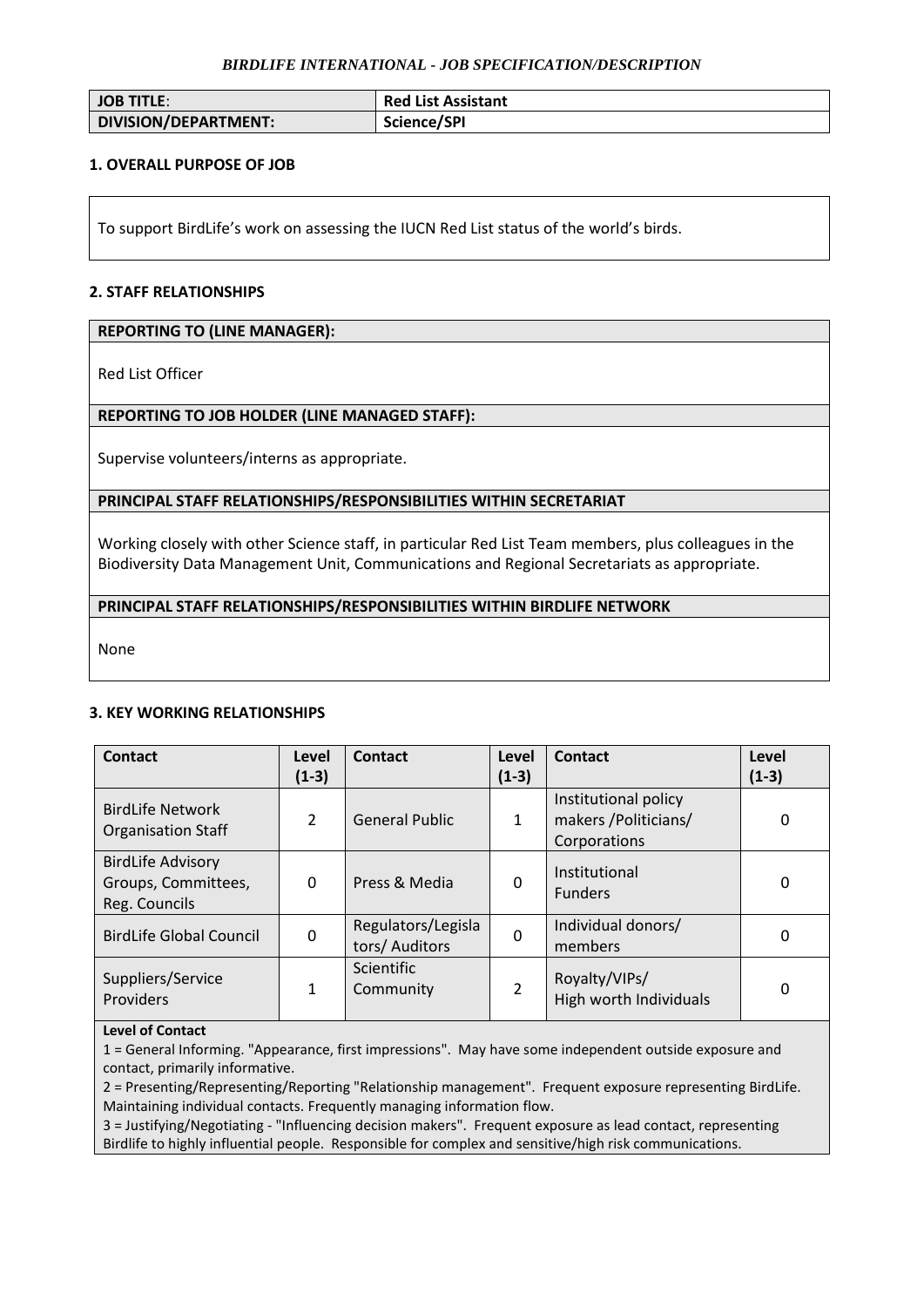# *BIRDLIFE INTERNATIONAL - JOB SPECIFICATION/DESCRIPTION*

#### **4. MAIN DUTIES/WORK PROGRAMME RESPONSIBILITIES**

#### By main work area:

Supporting BirdLife's IUCN Red List assessments for the world's birds, including:

- collating, synthesizing and analysing new published and unpublished information on status, distribution and threats to each species
- updating data fields and text accounts, and running Red List assessments in the Species Information Service (SIS) database
- improving and updating BirdLife's digital distribution maps of the world's birds using published and unpublished information and correspondence with experts
- improving other relevant datasets on species
- contacting reviewers to update and check this information, and incorporating such updates
- working with colleagues in Science, Biodiversity Data Management Unit and Communications to help deliver completed Red List updates in a timely fashion

# **5. LIMITS OF AUTHORITY/RESPONSIBILITY FOR RESOURCES**

| <b>RESPONSIBILITY AREA</b>                | <b>LEVEL OF AUTHORITY</b>                                               |
|-------------------------------------------|-------------------------------------------------------------------------|
| <b>Financial/Budgetary</b>                | None                                                                    |
| <b>Contracts – Funders</b>                | <b>None</b>                                                             |
| Contracts $-$<br><b>Staff/Consultants</b> | None                                                                    |
| <b>Contracts - Service</b><br>providers   | None                                                                    |
| <b>Legal Responsibility</b>               | None                                                                    |
| <b>Other</b>                              | Responsible for ensuring work is completed to high scientific standards |